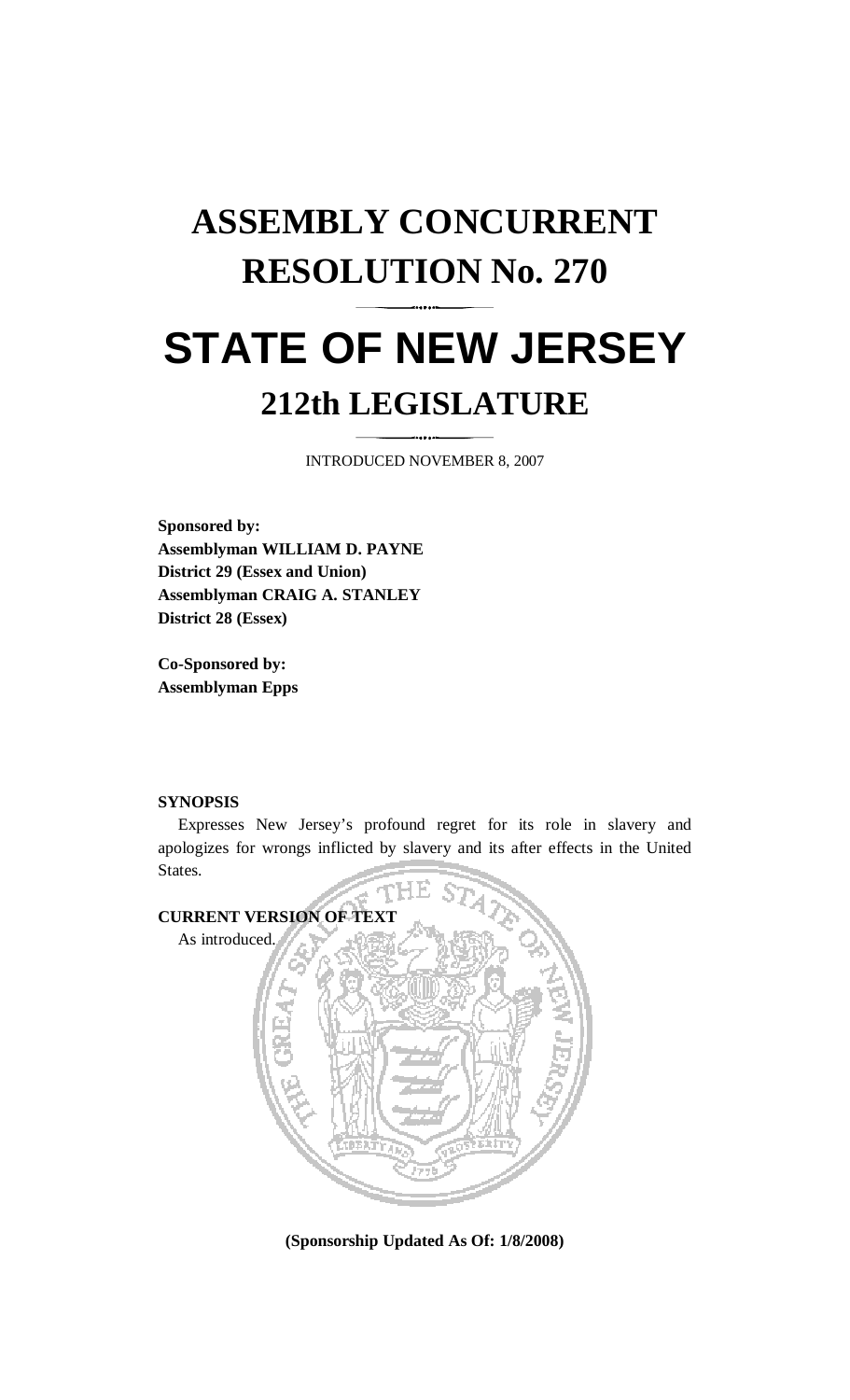## **ACR270** PAYNE, STANLEY

1 **A CONCURRENT RESOLUTION** apologizing for the wrongs of slavery 2 and expressing New Jersey's profound regret for its role in 3 slavery. 4 5 **WHEREAS,** Slavery has been documented as a worldwide practice 6 since antiquity, dating back to 3500 B.C. in ancient Mesopotamia; 7 and 8 **WHEREAS,** During the existence of the Atlantic Slave Trade, millions 9 of Africans became involuntary immigrants to the New World, and 10 millions more died during passage; the first African slaves in the 11 North American colonies were brought to Jamestown, in 1619; and 12 **WHEREAS,** The Atlantic Slave Trade was a lucrative enterprise, and 13 African slaves, a prized commodity to support the economic base of 14 plantations in the colonies, were traded for tropical products, 15 manufactured goods, sugar, molasses, and other merchandise; and 16 **WHEREAS,** Some African captives resisted enslavement by fleeing 17 from slave forts on the West African coast and others mutinied 18 aboard slave trading vessels, cast themselves into the Atlantic 19 Ocean, or risked the cruel retaliation of their masters by running 20 away to seek freedom; and 21 **WHEREAS,** Although the United States outlawed the transatlantic slave 22 trade in 1808, the domestic slave trade in the colonies and illegal 23 importation continued for several decades; and 24 **WHEREAS,** Slavery, or the "Peculiar Institution," in the United States 25 resembled no other form of involuntary servitude, as Africans were 26 captured and sold at auction as chattel, like inanimate property or 27 animals; and 28 **WHEREAS,** To prime Africans for slavery, the fundamental values of 29 the Africans were shattered; they were brutalized, humiliated, 30 dehumanized, and subjected to the indignity of being stripped of 31 their names and heritage; women and girls were raped, and families 32 were disassembled as husbands and wives, mothers and daughters, 33 and fathers and sons were sold into slavery apart from one another; 34 and 35 **WHEREAS,** A series of complex colonial laws was enacted to relegate 36 the status of Africans and their descendants to slavery, in spite of 37 their loyalty, dedication, and service to the country, including 38 heroic and distinguished service in the Revolutionary War, Civil 39 War, and all other conflicts and military actions involving the 40 United States military; and 41 **WHEREAS,** New Jersey, with as many as 12,000 slaves, had one of the 42 largest populations of captive Africans in the northern colonies; and 43 **WHEREAS,** In 1786, the State of New Jersey enacted a law that 44 prohibited the importation of slaves into this State and made owners 45 punishable for the mistreatment of slaves; and 46 **WHEREAS,** Although the State of New Jersey passed a gradual 47 emancipation law in 1804, it was the last northern state to 48 emancipate its slaves, and required all children of slaves born after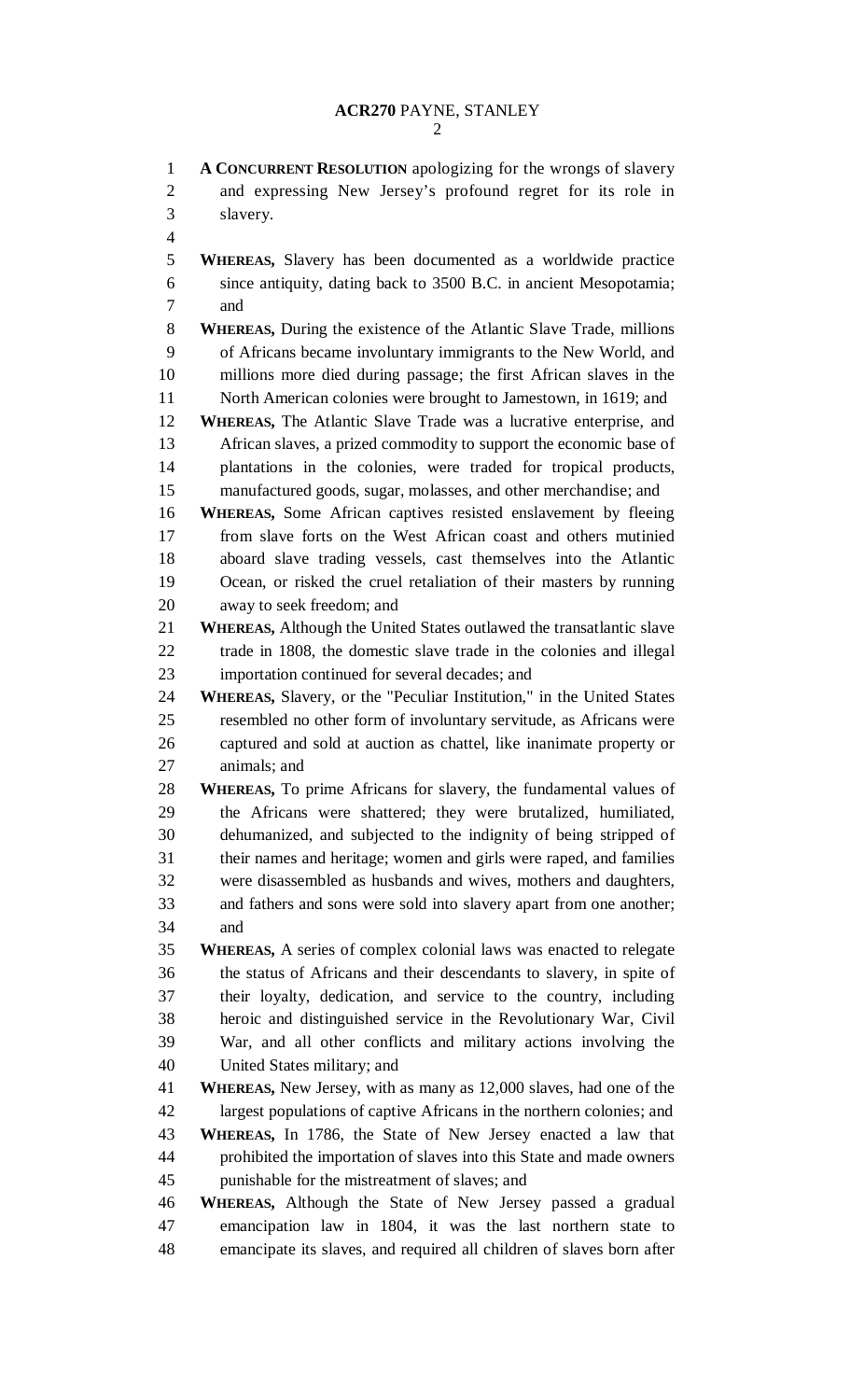1 July 4, 1804 to remain the "servant of the owner of his or her 2 mother" until they were twenty-one years of age for women or 3 twenty-five years of age for men; and 4 **WHEREAS,** New Jersey had one of the severest slave codes in the 5 northern colonies and was one of the few northern states to sanction 6 the Fugitive Slave Act of 1850, which permitted authorities in free 7 states to return runaway slaves to their owners, with the result that 8 Underground Railroad passengers had to proceed with utmost 9 caution in this State; and 10 **WHEREAS,** In 1846, New Jersey passed a law officially abolishing 11 slavery; and 12 **WHEREAS,** The system of slavery had become entrenched in American 13 history and the social fabric, and the issue of enslaved Africans had 14 to be addressed as a national issue, contributing to the Civil War 15 from 1861 to 1865 and the passage of the 13th Amendment to the 16 United States Constitution, which abolished slavery and involuntary 17 servitude on December 18, 1865; and 18 **WHEREAS,** New Jersey adopted the Thirteenth Amendment on January 19 23, 1866 only after originally rejecting it on March 16, 1865; and 20 **WHEREAS,** After emancipation from 246 years of slavery, African-21 Americans soon saw the political, social, and economic gains they 22 made during Reconstruction dissipated by virulent and rabid 23 racism, lynchings, disenfranchisement of African-American voters, 24 Black Codes designed to reimpose the subordination of African-25 Americans, and Jim Crow laws that instituted a rigid system of state 26 sanctioned segregation in virtually all areas of life and lasted until 27 the passage of the 1964 Civil Rights Act and the 1965 Voting 28 Rights Act; and 29 **WHEREAS,** Throughout their existence in America and even in the 30 decades after the Civil Rights Movement, African-Americans have 31 found the struggle to overcome the bitter legacy of slavery long and 32 arduous, and for many African-Americans the scars left behind are 33 unbearable, haunting their psyches and clouding their vision of the 34 future and of America's many positive attributes; and 35 **WHEREAS,** Our nation acknowledges the crimes and persecution 36 visited upon other peoples during World War II lest the world 37 forget, yet the very mention of the broken promise of "40 acres and 38 a mule" to former slaves or of the existence of racism today evokes 39 denial from many quarters of any responsibility for the centuries of 40 legally sanctioned deprivation of African-Americans of their 41 endowed rights or for contemporary policies that perpetuate the 42 existing state of affairs; and 43 **WHEREAS,** In 2003, during a trip to Goree Island, Senegal, a former 44 slave port, President George W. Bush stated, "At this place, liberty 45 and life were stolen and sold. Human Beings were delivered and 46 sorted, and weighed, and branded with the marks of commercial 47 enterprises, and loaded as cargo on a voyage without return. One of 48 the largest migrations of history was also one of the greatest crimes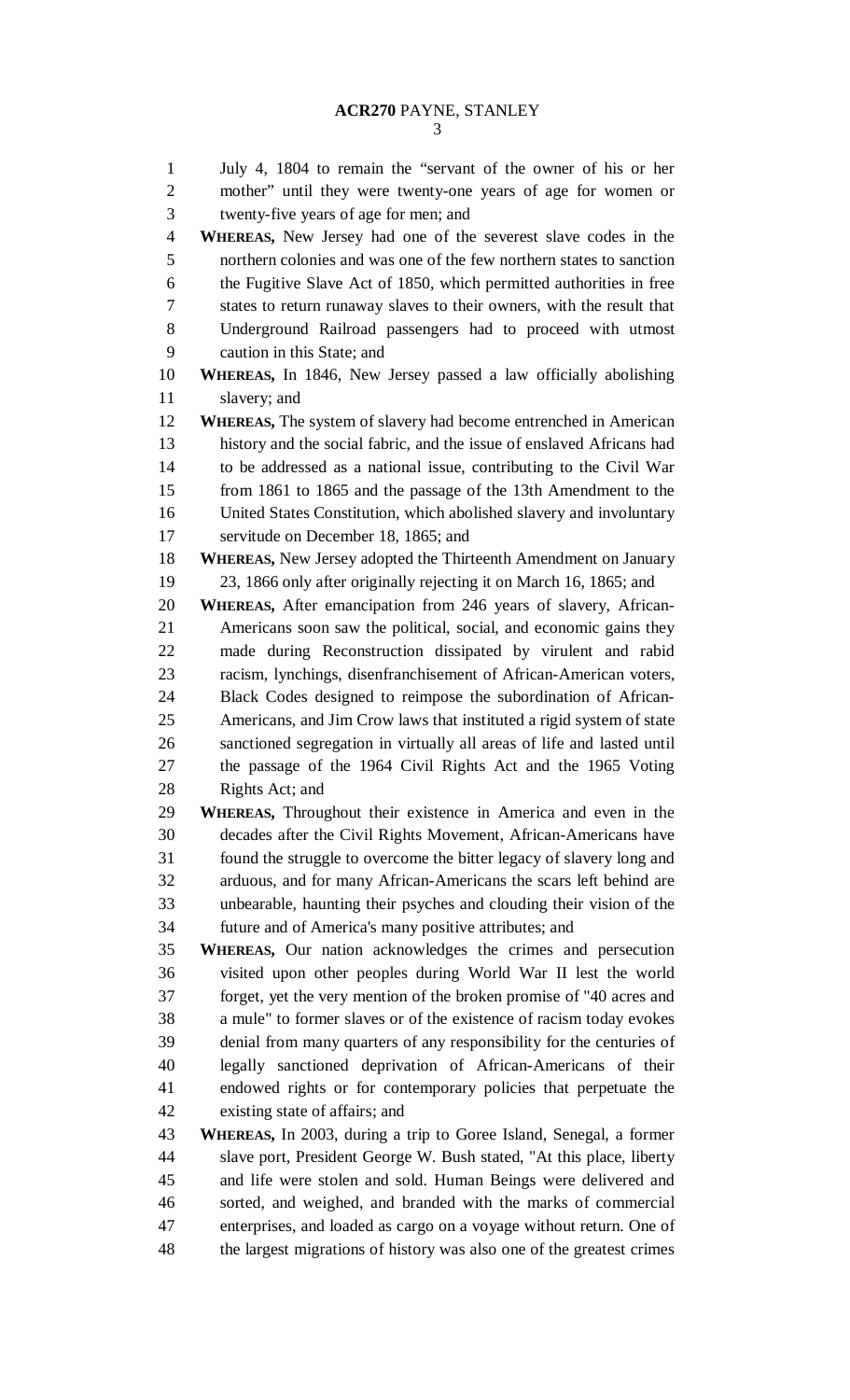1 of history.... For 250 years the captives endured an assault on their 2 culture and their dignity.... Small men took on the powers and airs 3 of tyrants and masters. Years of unpunished brutality and bullying 4 and rape produced a dullness and hardness of conscience. Christian 5 men and women became blind to the clearest commands of their 6 faith and added hypocrisy to injustice.... We can finally judge the 7 past by the standards of President John Adams, who called slavery 8 'an evil of colossal magnitude'.... My nation's journey toward 9 justice has not been easy, and it is not over. The racial bigotry fed 10 by slavery did not end with slavery or with segregation ... and many 11 of the issues that still trouble America have roots in the bitter 12 experience of other times ...; and

13 **WHEREAS,** In New Jersey the vestiges of slavery are ever before 14 African-American citizens, from the overt racism of hate groups to 15 the subtle racism encountered when requesting health care, 16 transacting business, buying a home, seeking quality public 17 education and college admission, and enduring pretextual traffic 18 stops and other indignities; and

19 **WHEREAS,** European and African nations have apologized for their 20 roles in what history calls the worst holocaust of humankind, the 21 Atlantic Slave Trade, and racial reconciliation is impossible without 22 some acknowledgment of the moral and legal injustices perpetrated 23 upon African-Americans; and

24 **WHEREAS,** An apology for centuries of brutal dehumanization and 25 injustices cannot erase the past, but confession of the wrongs can 26 speed racial healing and reconciliation and help African-American 27 and white citizens confront the ghosts of their collective pasts 28 together; and

29 **WHEREAS,** The story of the enslavement of Africans and their 30 descendants, the human carnage, and the dehumanizing atrocities 31 committed during slavery should not be purged from New Jersey's 32 history or discounted; moreover, the faith, perseverance, hope, and 33 endless triumphs of African-Americans and their significant 34 contributions to the development of this State and the nation should 35 be embraced, celebrated, and retold for generations to come; and

36 **WHEREAS,** The perpetual pain, distrust, and bitterness of many 37 African-Americans could be assuaged and the principles espoused 38 by the Founding Fathers would be affirmed, and great strides 39 toward unifying all New Jerseyans and inspiring the nation to 40 acquiesce might be accomplished, if on the eve of the 41 commemoration of the 400th anniversary of the first permanent 42 English settlement in the New World, the State acknowledged and 43 atoned for its role in the slavery of Africans; and

44 **WHEREAS,** Acknowledging that there is a difference between wrong 45 and right, and that slavery as an American "institution" was a 46 wrong committed upon millions of African Americans and that 47 their descendants continue to suffer from the effects of Jim Crow